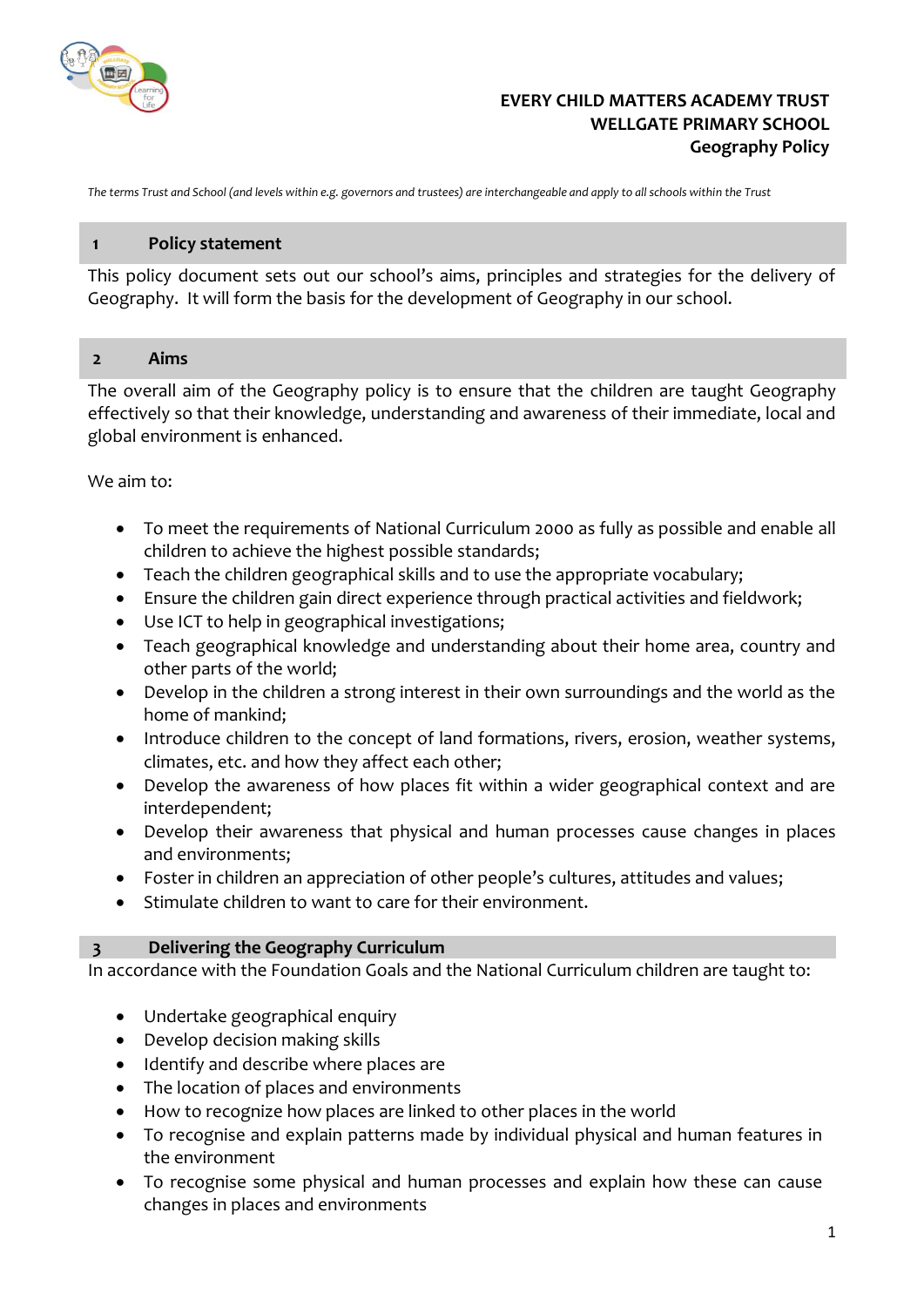

- To recognise how people can improve the environment or damage it, and how decisions about places and environments affect the future quality of lives
- To recognise how and why people may seek to manage environments sustainably, and to identify opportunities for their own involvement
- Study a range of localities local, regional and national
- Study a range of places and environments in different parts of the world UK and European Union
- Carry out fieldwork investigations outside the classroom.

Through these areas of study we aim to provide children with opportunities to:

- Express their own views about people, places and environments
- Understand the views of other people in relation to topical geographical issues
- Make observations about where things are located and about other features in the environment
- Gain first-hand experience of physical and human features
- Consider how and why people may seek to manage environments in a sustainable way
- Address the issue of environmental change
- Undertake a localities study locally, regionally, nationally and the wider world
- Carry out fieldwork investigations
- Study a variety of localities through a wide range of resources, including ICT
- Read and draw maps and plans of real and imaginary places
- Collect and record evidence through books, travel brochures, computer programs, etc.
- analyse evidence, draw conclusions and communicate their findings

# **4 Implementing Geography**

Geography is taught through specific cross-curricular topics that facilitate the delivery of the National Curriculum and the Foundation Goals relating to Geography. In KS1 and KS2 they are taken from the QCA Scheme of work for Geography (appendix 1)

# **Primary Resources are produced at the time**

A variety of approaches are taken that allow children to work individually, in groups and as a whole class. Every opportunity is taken to make use of a wide range of primary resources, including:

- Illustrations, maps and photographs.
- Data records
- Newspaper articles and factual accounts.
- Visits to localities and areas of geographical interest.
- Visitors discussing geographical issues.

# **Secondary Resources are produced after the event**

These are supported by use of secondary sources, including:

- ICT-based resources
- Books
- Models
- Radio and television programs
- Role-play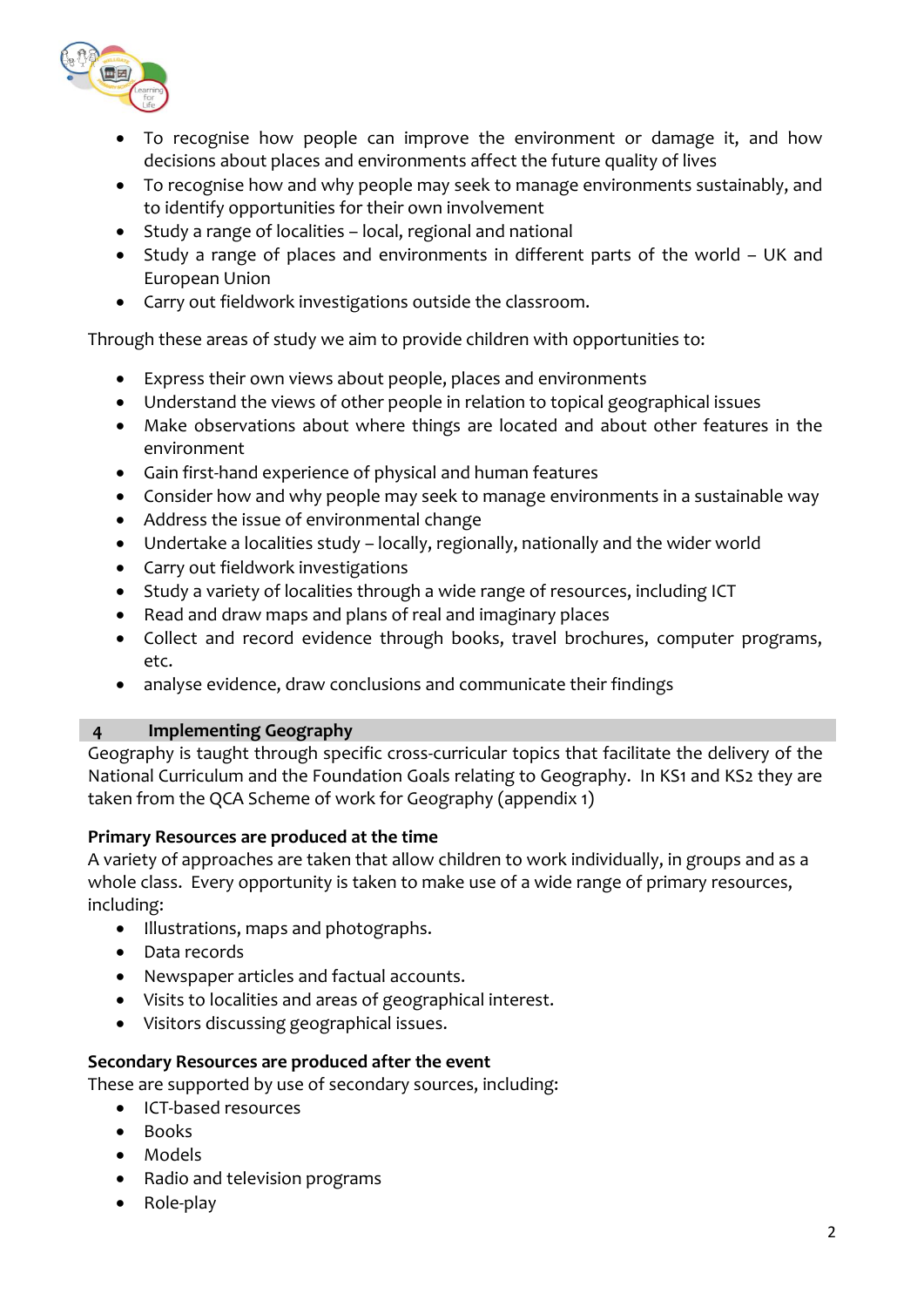

Children are encouraged to share their ideas and opinions in order to clarify thoughts and develop understanding. Activities are recorded in a variety of ways.

From F2 children are encouraged to record in the majority of their lessons after discussion, first hand experiences, etc. Recording could make links with genres taught in Literacy. It could be a storyboard, a diagram, or a non-chronological report. The use of worksheets is discouraged.

Teaching staff are familiar with the requirements of the Foundation Goals and the National Curriculum, and continue to attend appropriate courses and meetings regarding Geography.

## **5 Links with other Curricular Areas**

The primary focus of geography lessons should be the development of children's geographical knowledge and understanding. However, geography lessons also provide many opportunities for cross-curricular learning.

# **English**

Geography lessons can provide valuable opportunities to reinforce literacy skills and apply them in different contexts. Reading and writing are essential for the process of finding out about and communicating an understanding of geography. Speaking and listening skills, such as discussion and drama can be effective vehicles for exploring different viewpoints and perspectives on geographical topics. New subjects and materials provide opportunities to extend and develop vocabulary.

Different genres of writing can be applied to different areas of study in geography, to reinforce literacy skills and to investigate geography e.g. non-chronological reports to gain an understanding about rivers, discussions about building a new school.

# **ICT**

A range of ICT-based resources can be used to enhance geographical learning. For example, radio and television broadcasts, CD-ROMS, databases and the Internet. Such resources can enhance skills of geographical enquiry and provide access to a range of information sources. They can support the collection and analysis of data, and help to develop understanding of geographical patterns and processes.

## **History**

Geography has strong links with history, particularly in the study of societies and civilizations. The Geographical context gives an insight into how and why civilizations have developed in certain ways, and the links between different societies and cultures.

## **Other subjects**

Specific opportunities for links with other subjects, notably, Art, DT, RE, Music and PE.

# **6 Equal Opportunities**

We believe that it is important for all children to experience the range of geographical activities, regardless of race, gender, special needs, disability, cultural diversity or social background. A flexible teaching approach allows teachers to permit equal access to historical learning and children are encouraged to consider changes within the context of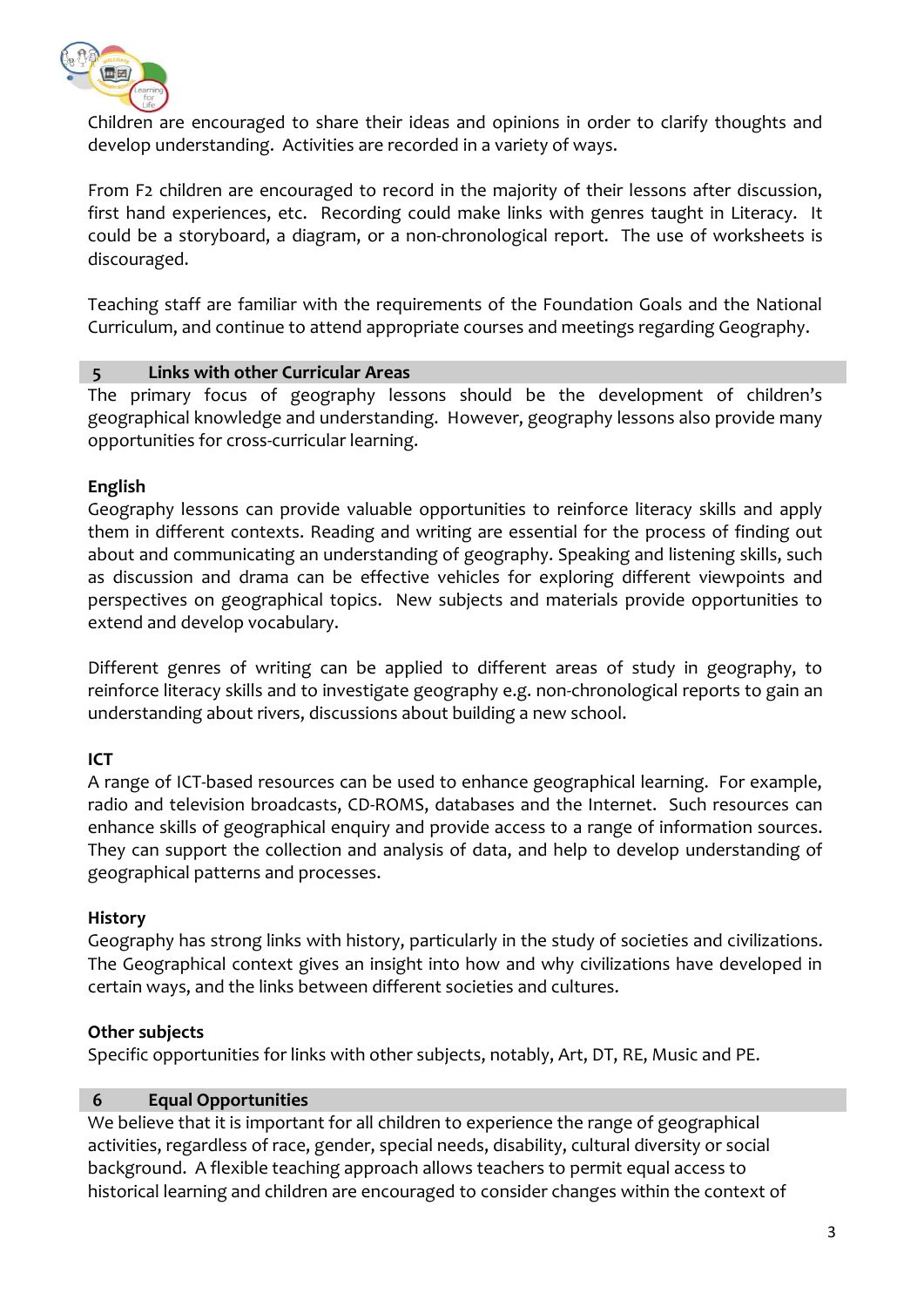

their own personal experiences. The contribution of every child is encouraged and valued. We will use examples from our geographical studies to recognise and challenge inequalities and stereotypes.

## **7 Differentiation**

It is the policy of Wellgate Primary School to meet the needs of every child. Differentiated activities enable children to work at their own level and realise individual potential. Using the level descriptors the teacher can track back or forward in levels and set appropriate tasks.

The National Curriculum programmes of study set out what most pupils should be taught at each key stage, but teachers should deliver the knowledge, skills and understanding in ways that suit their pupils' abilities. This may mean choosing knowledge; skills and understanding from earlier or later key stages so that individual children can make progress.

## **8 Special Educational Needs**

Curriculum planning and assessment for pupils with special educational needs will take account of the type and extent of the difficulty experienced by the pupil. In many cases the action necessary to respond to an individual's requirement for curriculum access will be met through greater differentiation of tasks and materials consistent with school-based intervention as set out in the SEN Code of Practice. Teachers will take specific action to provide access to learning for pupils with special educational needs by:

- Providing for pupils who need help with communication, language and literacy
- Planning, where necessary, to develop pupils' understanding through the use of senses and experiences
- Planning for pupils' full participation in learning
- Help pupils to manage their behaviour, to take part in learning effectively and safely
- Help individuals to manage their emotions and to take part in learning.

## **9 Assessment**

Geography is assessed against the Foundation Goals and the National Curriculum attainment targets. These assessments provide the basis for making judgements for reporting to parents and providing information for transition. The National Curriculum attainment targets have been broken down into levels  $1 - 5$  in the 5 different areas of geography (see appendix).

Examples of work, including photographs, are kept in a portfolio demonstrating the different levels. The portfolio will also include examples of planning from each year group.

## **10 The Role of the Co-coordinator**

The coordinator will:

- Lead the development of geography throughout the school
- Monitor the planning and teaching of geography, ensuring continuity and progression throughout school
- Provide guidance to individual members of staff
- Keep up to date with local and national developments in geography and disseminate relevant information